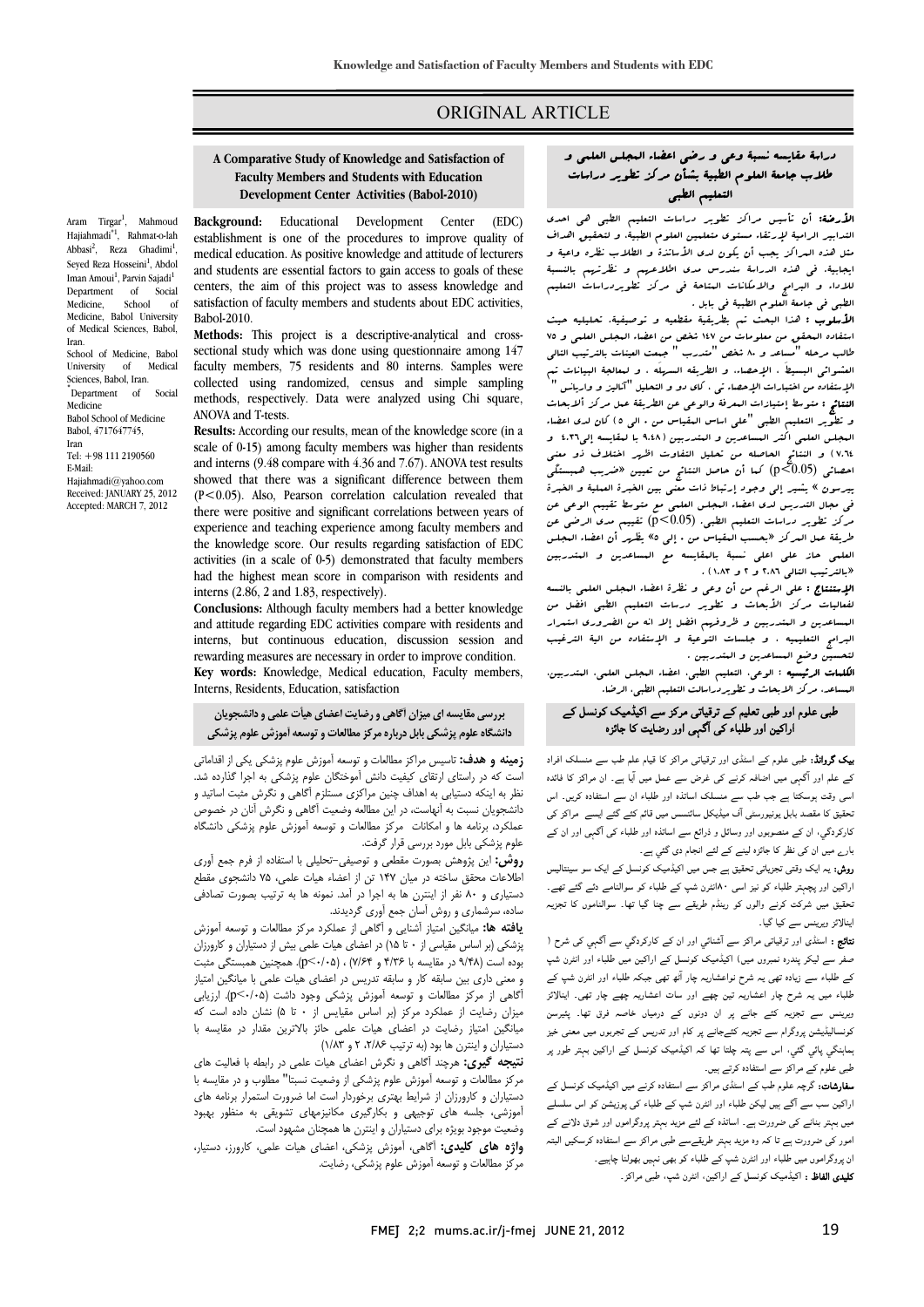#### **INTRODUCTION**

 Improving the quality is considered as one of the basic goals all around the world $(1,2)$  and the topic of quality Improvement in method education is a necessity which has<br>attracted the attention of people in charge, following considerable increase in the number of medical sciences learners during more than two decades. Reviewing course schedules, establishing Education Development Centers preparing the background for performing distance learning and etc. are proofs of this claim (3-5). Various studies have shown that existing weaknesses in fields such as article writing, research plan, study skills, learning, and interpersonal (2). It's clear that for improving the activities of faculty members and students in each of the last fields needs appropriate activities of Education Development Centers. It seems that according to the results of recent studies, faculty activities or a considerable number of them are optimistic about the function of these centers. For example, in a study by Taheri et al. about the awareness of faculty members, specialists, residents, and interns of Gnazvin University of<br>Medical Sciences of the tasks of EDC, it became clear that the least awareness in the case of the tasks of the center related to interns and faculty members who were more informed that the non-faculty clinical members. However, members was less than 60% in average. Also the most participation in giving suggestions for improving training process in medicine in university was related to interns (82%) and the least cases went to faculty members (46%) Kerman University of Medical Sciences faculty members (145 people) in the case of EDC activities, faculty members had an almost positive viewpoint toward EDC activities and improvement in medical education is a necessity which has (EDC), establishing and developing Clinical skill centers, relations have decreased education efficiency considerably members and students are not still aware of mentioned specialists, residents, and interns of Ghazvin University of the rate of correct answers to questions among faculty (3). In another study by Jalili et al. about the viewpoints of they got 78.7% of the whole score  $(4)$ .

they got 78.7% of the whole score (4).<br>According to the fact that being aware of the activities of the centers and satisfaction or agreement in the case of practical fields for achieving the goals is necessary, we determined to assess the current status by studying the knowledge rate and viewpoint of faculty members and students of Babol  $\overline{a}$ University of Medical Sciences toward EDC activities.

### **METHODS**

 This study was a cross-sectional, descriptive-analytical one which was conducted among three groups including faculty

 dentistry, residents and interns of medical school of Babol University of Medical Sciences. The process of data were chosen randomly according to the personnel office list, all residents were chosen through census, and interns were selected through access method and their number was members in faculties such as medicine, para medicine, and **collection was as follows:** half of the faculty members equal to that of residents.

equai to tnat of residents.<br>Filling and collecting, questionnaires was done in faculties in the case of basic sciences faculty members and in the case of residents, interns, and clinical faculty members in treatment education centers during 2010.

Data conection forms of faculty members and residents were<br>totally similar and included 13 open ended questions and 10 multiple choice questions. All the closed questions related to knowledge but open-ended questions related to knowledge and viewpoint. Data collection form of the interns was rather similar to that of the two other groups Data collection forms of faculty members and residents were with a few differences.

Assessing total satisfaction rate of mentioned groups of the activities of EDC was done through using zero to five scale. In this scale which was planned by calibration line, zero meet the least satisfaction and five meant most satisfaction.

 For data processing SPSS, t-test, chi-square, Variance analysis, Pearson Correlation coefficient and non-parametric tests of Mann-Whitney, and Spearman correlation coefficient were used. P<0.05 was considered significant.

#### **RESULTS**

 Processing data of the three groups of faculty members (147 people), residents (75 people), and interns (80 people) from the point of age and gender distribution showed that almost rather equal samples were gathered from both<br>genders and totally 52.6% of the participants were males genders and totally 52.6% of the participants were males.

The highest frequency rate of participants from the point of age group related to the group of 40-49 (57.8%). Mean age and standard deviation of the under study groups of faculty members, residents, and interns were  $24.8 \pm 1.6$ ,  $32.7 \pm 5.8$ , and  $44 + 7.6$  respectively and  $44\pm7.6$  respectively.

 In table 1 the executive responsibility experience of faculty members and residents in different fields such as educational, research, cultural, or official is presented. As it such a record and based on their statements about 79% hadn't had such a record. However according to little possibility of executive, educational, or research experience can be seen almost less than 25% of the participants had had among interns, they were not questioned in this case.

| Table 1. The distribution of frequency and percent of executive responsibility record among<br>faculty members and residents of Babol University of Medical Sciences. |                  |  |  |  |
|-----------------------------------------------------------------------------------------------------------------------------------------------------------------------|------------------|--|--|--|
| <b>Responsibility record</b>                                                                                                                                          | $\mathbf{n}(\%)$ |  |  |  |
| Having educational responsibly record                                                                                                                                 | 22(9.9)          |  |  |  |
| Having research responsibility record                                                                                                                                 | 3(1.4)           |  |  |  |
| Having educational-research responsibility record                                                                                                                     | 9(4.1)           |  |  |  |
| Having official-cultural-health responsibility record                                                                                                                 | 13(5.8)          |  |  |  |
| Without responsibility                                                                                                                                                | 175 (78.8)       |  |  |  |
| <b>Total</b>                                                                                                                                                          | 222 (100)        |  |  |  |
|                                                                                                                                                                       |                  |  |  |  |

 $\overline{a}$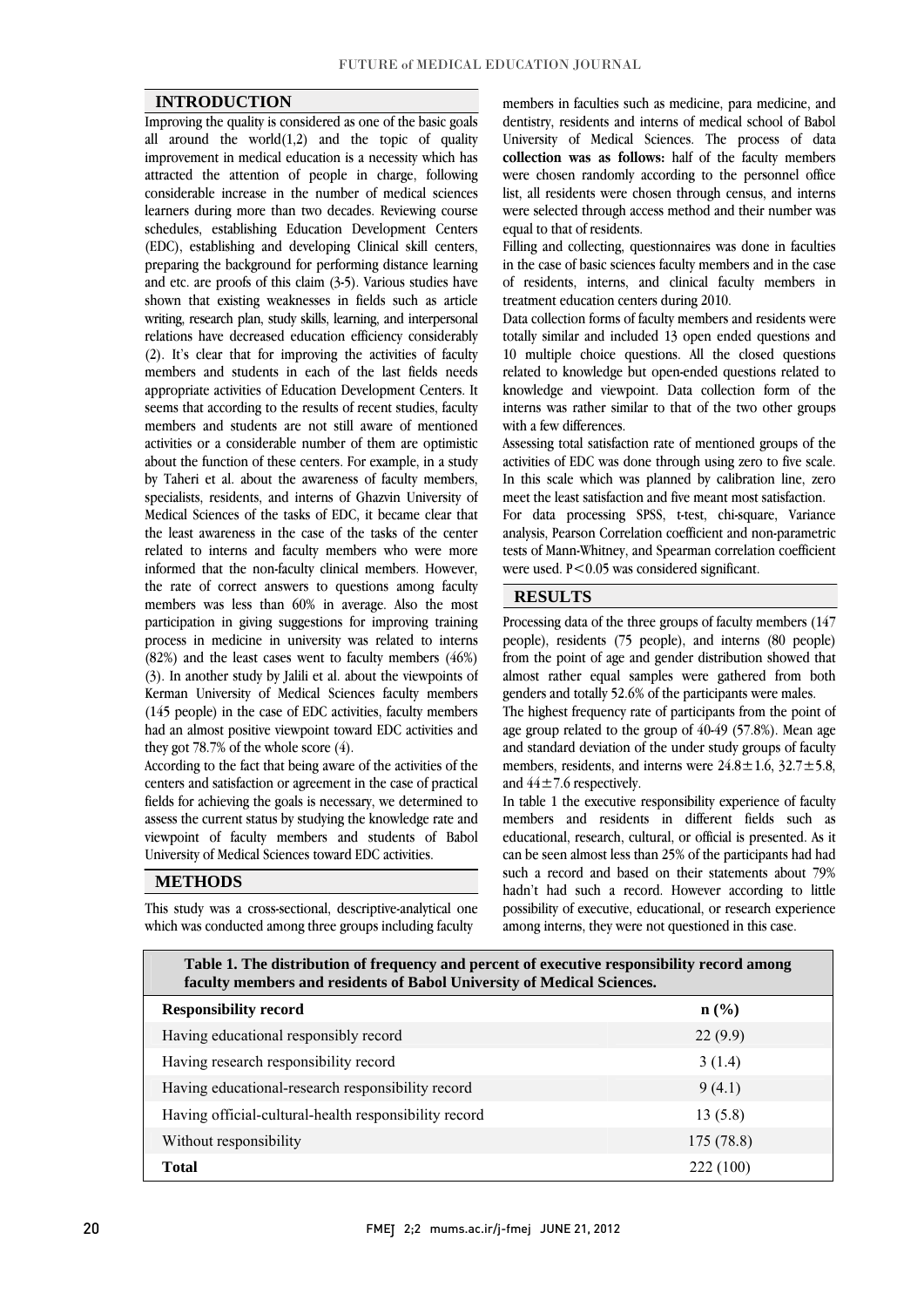In the case of the relatedness of the topic of the study with work record or teaching record in university, the results showed that among residents only 11 people had execution record and 5 people had teaching record in Higher and the average of their working and teaching in university Education Institutes. Faculty members all had such records were  $10.97 \pm 8.02$  and  $11.65 \pm 8.18$  respectively.

 In table 2, data related to knowledge status of faculty members, separately according to each question of the study. It is worth mentioning that for processing this part of the data, not having any knowledge equaled zero and in contrast familiarity, residents, and interns and in table 3, this status is given cooperation, or using the services achieved one score.

variance analysis test showed a significant differential the knowledge rate of them toward EDC  $(P<0.05)$ . The highest score related to faculty members and the lowest score was that of residents, of course except two cases (Talented Students unit and Student Committee of EDC) in which the most knowledge related to one question which was Variance analysis test showed a significant difference in the score of interns was more than faculty members. Totally the

 familiarity of the Persian name of EDC and the least knowledge related to familiarity with Community Oriented Medical Education.

Process of data separated by gender, with t-test showed that were not significantly different. Of course in faculty but in residents' group the score of males was more than case of the score of basic sciences faculty members expressed that their scores of knowledge and familiarity were higher than clinical faculty members  $(10.35 \pm 3.1$  and  $9\pm3.2$  respectively) and based on T-test the difference has the scores of males and females except very few differences members' group the score of females was higher than males females. On the other hand, results of data process in the been significant  $(P<0.05)$ .

chi-square test in the case of the score of each of the three groups showed that the achieved score which means faculty members and interns' knowledge has been significantly higher than residents.  $(P<0.05)$ 

nigner than residents. (P<0.05)<br>The study of the relationship between variables such as work record and teaching record among faculty members

| Table 2. The score of faculty members' and interns' knowledge about EDC of Babol University<br>of Medical Sciences. |                  |           |     |     |  |
|---------------------------------------------------------------------------------------------------------------------|------------------|-----------|-----|-----|--|
| Group                                                                                                               | <b>Frequency</b> | Mean (SD) | Min | Max |  |
| Faculty members                                                                                                     | 147              | 9.48(3.3) |     | 15  |  |
| Residents                                                                                                           | 75               | 4.36(2.9) |     | 13  |  |
| Interns                                                                                                             | 80               | 7.64(4)   |     | 15  |  |
|                                                                                                                     |                  |           |     |     |  |

 $\overline{a}$ 

#### **Table 3. Relative frequency of positive answers in the case of residents; and interns' knowledge of EDC activities.**

| of EDC activities.                                                        |                                        |                              |                            |                           |  |  |  |
|---------------------------------------------------------------------------|----------------------------------------|------------------------------|----------------------------|---------------------------|--|--|--|
| <b>Questions about informedness</b>                                       | <b>Faculty</b><br>members<br>$(n=147)$ | <b>Residents</b><br>$(n=75)$ | <b>Interns</b><br>$(n=80)$ | <b>Total</b><br>$(n=302)$ |  |  |  |
| Knowledge of Persian name of EDC                                          | 85                                     | 48                           | 83.8                       | 75.5                      |  |  |  |
| Knowledge of complete word of EDC                                         | 82.3                                   | 52                           | 58.8                       | 68.5                      |  |  |  |
| Knowledge of subcategories of deputies                                    | 78.1                                   | 52                           | 47.5                       | 67.9                      |  |  |  |
| Familiarity with instructor training unit                                 | 73.5                                   | 21.3                         | 28.8                       | 48.7                      |  |  |  |
| Familiarity with lesson plan committee                                    | 74.8                                   | 16                           | 20                         | 45.7                      |  |  |  |
| Familiarity with student assessment committee                             | 68.7                                   | 16                           | 40                         | 48                        |  |  |  |
| Familiarity with talented students unit                                   | 32.7                                   | 16                           | 50                         | 33                        |  |  |  |
| Familiarity with research in education unit                               | 61.2                                   | 24                           | 47.5                       | 48.3                      |  |  |  |
| Familiarity with instructor assessment unit                               | 69.4                                   | 38.7                         | 62.5                       | 59.9                      |  |  |  |
| Familiarity with Skill lab unit                                           | 52.4                                   | 33.3                         | 75                         | 53.5                      |  |  |  |
| Familiarity with                                                          | 42.9                                   | 20                           | 18.8                       | 30.8                      |  |  |  |
| Familiarity with student committee of EDC                                 | 36.7                                   | 26.7                         | 61.3                       | 40.7                      |  |  |  |
| Knowing the location of EDC                                               | 81                                     | 44                           | 73.8                       | 69.9                      |  |  |  |
| Familiarity with at least one of the faculty<br>members; personnel of EDC | 69.4                                   | 24                           | 60                         | 55.6                      |  |  |  |

 $\overline{a}$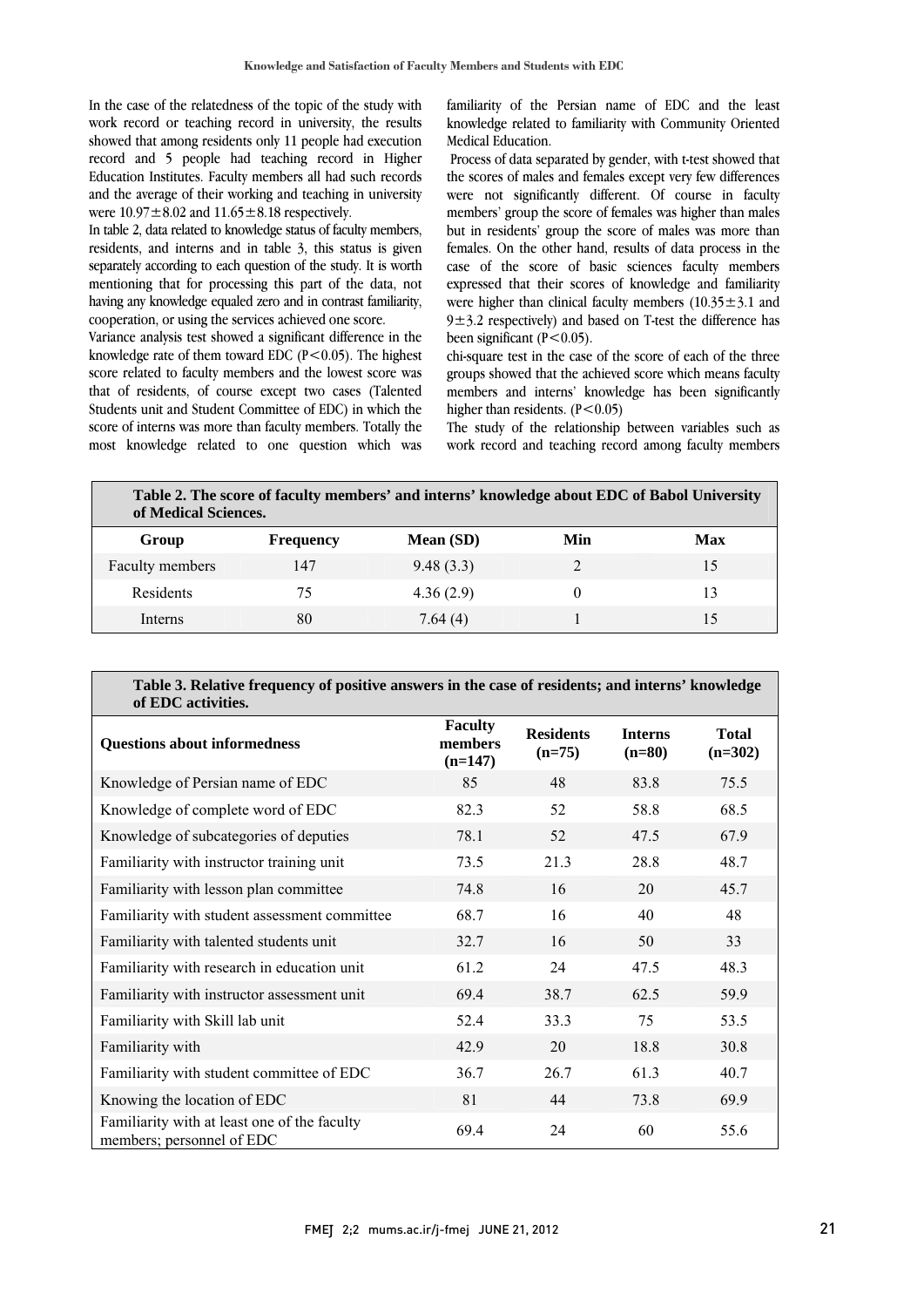and residents with their familiarity viewpoint toward the results showed that with the increase of job and teaching experiences among faculty members, their knowledge also increased as well, however it was not the same among residents. Conducting variance analysis test in the case of score in faculty members' group showed a statically significant relation (P<0.05) but such relationship was not found in the case of teaching experiences. This assessment was not done with taking in to consideration that the residents. According to the few number of residents with job experience (4 people out of 54), data processing was just activities of EDC was another topic of this research. The the relationship between job experiences and achieved number of participants has not been enough in the group of done in faculty member group as follows (table 4).

#### A-With or without job record

a-with or without job record<br>B-Without having execution responsibility, responsibly less than 4 years and more than 4 years (It is worth mentioning that the determination of 4 years of job experiences has been according to the closeness of the number of samples and experiences more of tess man may the results showed<br>that the mean of the achieved scores in members with executive responsibly experiences was more than that of members without such record and also the mean of scores among participants having record of more than 4 years, was inglier than the mean score of participants having record of<br>less than 4 years. Also according to the result of variance- analysis test, the scores of the two groups were significantly and experiences more or less than that) The results showed higher than the mean score of participants having record of different  $(P<0.05)$ .

 Another topic of discussion of this study was the assessment of EDC by using a numeral scale of zero (the least satisfaction) to five (complete satisfaction). As it can be seen in table 5, the highest satisfaction rate related toof the satisfaction rate of the three groups with the activities

faculty members and the least related to interns.

 rate of understudy groups of the activities of EDC expressed that according to the scores, faculty members were significantly more satisfied than the two other groups.  $\overline{a}$ Conducting variance-analysis test in the case of satisfaction  $(P < 0.05)$ 

## **DISCUSSION**

 The conducted study among 302 faculty members and students of Babol University of Medical Sciences showed that the mean of the achieved score of the four open-emded familiarity with EDC, has been more among faculty members than residents and interns. Doing statistical test of variance analysis showed a significant difference in score of this questions and ten multiple questions in the case of group and the two others  $(P<0.05)$ .

group and the two others (r < 0.05).<br>This result had been in accordance with the results of another study by Taheri et al. in 1385 in Ghazvin University of Medical Sciences entitled "The study of knowledge of faculty members, specialists residents, and interns of this study faculty members were more informed and familiar than specialists, residents, and interns. Of course it is worth mentioning that in contrast with the results of the mentioned study, interns of Babol University of Medical บ<br>เ Ghazvin University of Medical Sciences of EDC tasks" (3), in Sciences were more familiar than residents and the achieved score by this group was significantly more than the residents' (average score of 7.64 compared with 4.36).

 The reason of such issues in results can be related to an active committee of students called" EDC Student has led to more familiarly of interns with different units and Committee" in Babol University of Medical Sciences which their activities.

However the results of Ziaee et al.'s study entitled "the study

| Table 4. The score of knowledge of faculty members of EDC separated by executive<br>responsibility. |                                           |    |            |                |     |                |
|-----------------------------------------------------------------------------------------------------|-------------------------------------------|----|------------|----------------|-----|----------------|
| <b>Processing</b><br>status                                                                         | <b>Executive responsibility</b><br>record | n  | Mean (SD)  | Min            | Max | <b>P</b> Value |
|                                                                                                     | Without responsibility                    | 97 | 8.84(3.3)  | 2              | 15  | < 0.05         |
| A                                                                                                   | With responsibility                       | 50 | 10.72(2.9) | $\overline{4}$ | 15  |                |
|                                                                                                     | Without responsibility                    | 97 | 8.84(3.3)  | $\overline{2}$ | 15  |                |
| B                                                                                                   | Record less than 4 years                  | 28 | 10.54(3.3) | 4              | 15  | < 0.05         |
|                                                                                                     | Record more than 4 years                  | 22 | 10.95(2.3) | 6              | 15  |                |

| Table 5. The score of satisfaction with EDC activities in under study groups. |             |           |          |            |  |
|-------------------------------------------------------------------------------|-------------|-----------|----------|------------|--|
| Group                                                                         | $\mathbf n$ | Mean (SD) | Min      | <b>Max</b> |  |
| Faculty member                                                                | 115         | 2.86(1.2) | $\Omega$ |            |  |
| Resident                                                                      | 42          | 2(1.3)    | $\Omega$ |            |  |
| Interns                                                                       | 87          | 1.83(1.3) | $\Omega$ |            |  |
| Total                                                                         | 235         | 2.37(1.3) |          |            |  |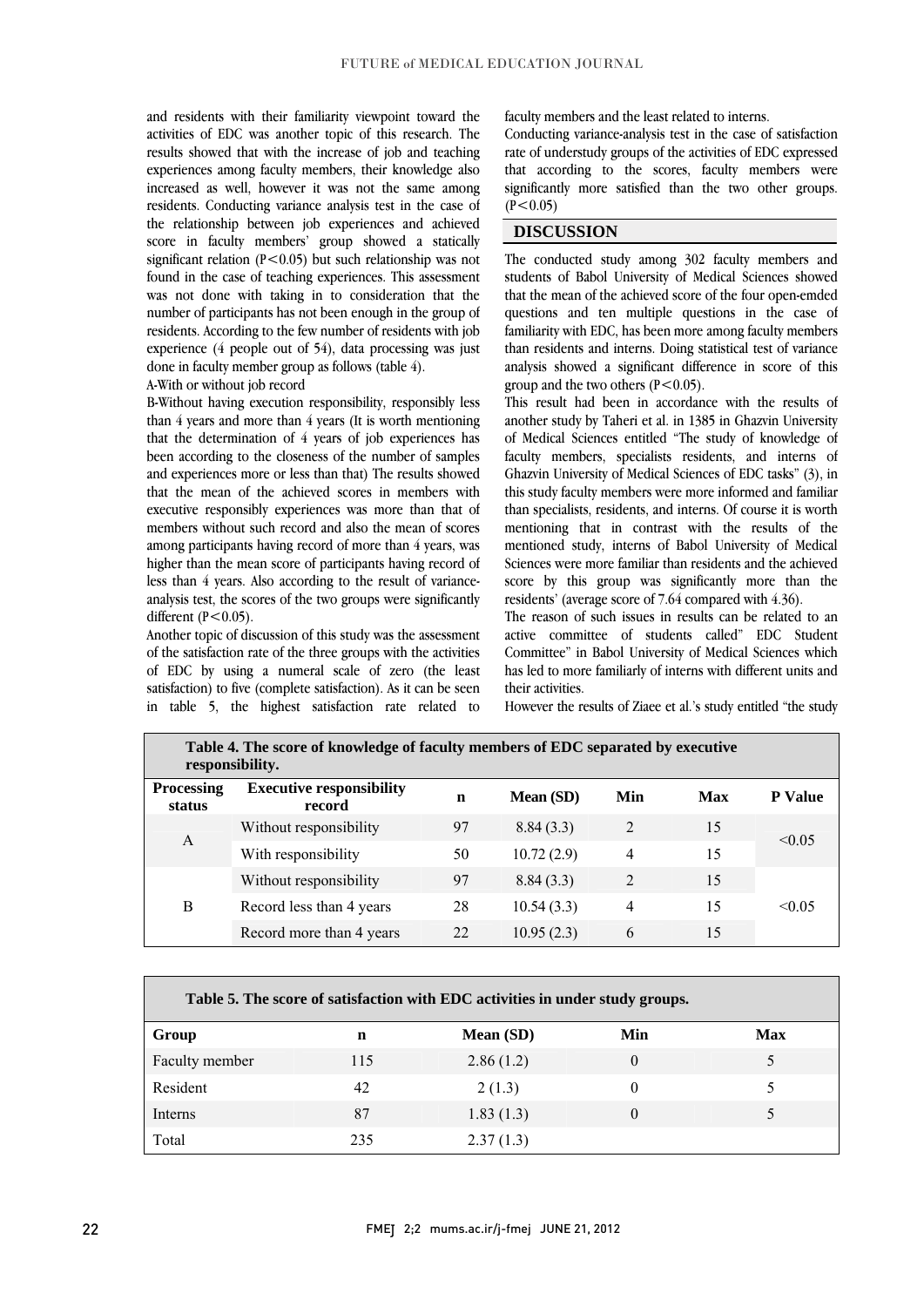of the viewpoints of students of Birjand University of Medical Sciences toward instructors' assessment from 2003 to 2004" showed rather different results. In the mentioned research which was conducted infough questioning 280<br>medical students, 81.4% of the students were not aware of the Assessment Center (EDC) (6). The reason of such a considerable difference can be related to conducting the study among all levels of medical students (basic sciences, stagers, interns) in contrast with the present study which research which was conducted through questioning 280 was just conducted among interns.

 In the study conducted by Jalili et al. in the case of EDC activities from the viewpoint of faculty members of Kerman University of Medical Sciences, more than 60 percent of actury includes agreed and had a positive point of view in<br>all the questioned cases (4). This can be a confirm of the familiarity of faculty members with EDC activities and on the other hand it confirms the achieved results among faculty members of Babol University of Medical Sciences. As it can familiarity of faculty members with EDC and its activities has  $\frac{1}{2}$  been more than 60% which is while being harmonious with the results of the mentioned study, clarifying a similar status of this university with at least one of the other medical faculty members agreed and had a positive point of view in be seen in table 2, the mean of positive answers about sciences universities of the country.

In another study entitled "viewpoints of faculty members of Gorgan University of Medical Sciences toward lesson plan" conducted by Mansoorian et al. which was published in 1387, familiarity of 14.76% of faculty members with EDC tasks was reported as very little. (7)

With a more cautious look at the achieved score in each of the questions (table 3), it is observed that the highest achieved score almost in all the three groups related to the equivalent which in other words expresses a general and superficial familiarity of the center. On the other hand, while the questions were more precise and subcategories of this center were the topic of question, a considerable way expresses the necessity of providing programs in order to get more familiar with EDC and its units and activities. Getting favorable results and achieving the goals are Persian name of EDC and awareness of this English number of participants were not informed. This result in a somehow away from the mouth under such conditions.

somehow away from the mouth under such conditions.<br>Another important point in the results is getting the lowest score in the case of familiarity with community oriented medical education units. In seems that in contrast with the confrontation record of facing with such topic during educational processes in all the three groups, because of the information and this condition is logically harmonious with existing lacks in activities of this field, participants had little the current status.

 The comparison of the achieved scores in the case of males and females' knowledge in each of the three groups was differences, but the difference of scores in none of the groups was significant. Of course this comparison has been significant among basic sciences faculty members and basic sciences faculty members was more than clinical faculty members. This could be related to the working of a large number of clinical faculty members in privatedone by t-test and it showed that although there were few clinical faculty members and the total of achieved scores of

 sectors and offices which naturally reduces their chance of following educational issues and removing them from educational concerns and issues related to EDC activities. A part of it can also be related to the weakness in EDC facilities for attracting the cooperation of clinical faculty members. However similar results in other studies have also been reported. For example in a study done by mansoorian et al. about the view point of faculty members<br>of Gorgan University of Medical Science toward lesson plan, there has been a significant difference between the negative viewpoint toward lesson plan among basic mechanisms and shortcoming of methods or the necessary Mansoorian et al. about the view point of faculty members sciences and clinical faculty members (7).

According to table 5 the study of satisfaction rate of the<br>function of EDC was another aim of this research in which field faculty members (with the average of 2.86 in the scale of zero to five) were more satisfied than residents or interns (with the average of 1.13 and 2 respectively). In the of the relationship of EDC activities with educational activities of faculty members and on the other hand variety and volume of the given services from this center, it's natural that instructors are more satisfied than residents 2.86 out of 5 may express a kind of dissatisfaction with the activities of the mentioned center. Its reason may be due to different matters such as lack of precise familiarity with EDC and its activities (according to the results of this study) not pleasant introduction of activities and holding briefing classes for audience group, lack of clear orientation in activities, lack of experts of medical education, weakness in establishments and program follow ups, being part-time of with treatment, not spending technical training courses, confusion in management system of such centers and etc. can be notified (3, 5,6,8-10). But it is worth mentioning according to the experience of one of the authors one of the influential factors of dissatisfaction of students is not getting feed back; in other words no change happens in methodology or educational behavior of infrastructures after collecting students' opinions which should be given to<br>students by Education Deputy of the university According to table 5 the study of satisfaction rate of the case of this result it must be said that according to the topic and interns but on the other hand, achieving the score of or other issues mentioned in other studies. Among which some of the personnel, not valuing the education equal that in the case of low satisfaction rate of students, students by Education Deputy of the university.

 Finally it has to be mentioned that the achieved results in this study like a lot of other studies are not staying safe from possible mistakes and errors in the plan of study, the study and judging the results and it's clear that complete certainty about the results need more accurate and developed studies in the case of each of the topics function of researchers, data collection tools, conduction of under study.

under study.<br>In contrast with the rather favorable status of the knowledge and viewpoint of faculty members of Babol University of Medical Sciences toward EDC and its functions, the essentiality of caring more about other audiences of this center such as residents and students of worth mentioning that besides taking the necessary actions for omitting the lacks and deficiencies according to different levels of medical sciences becomes clear. It is